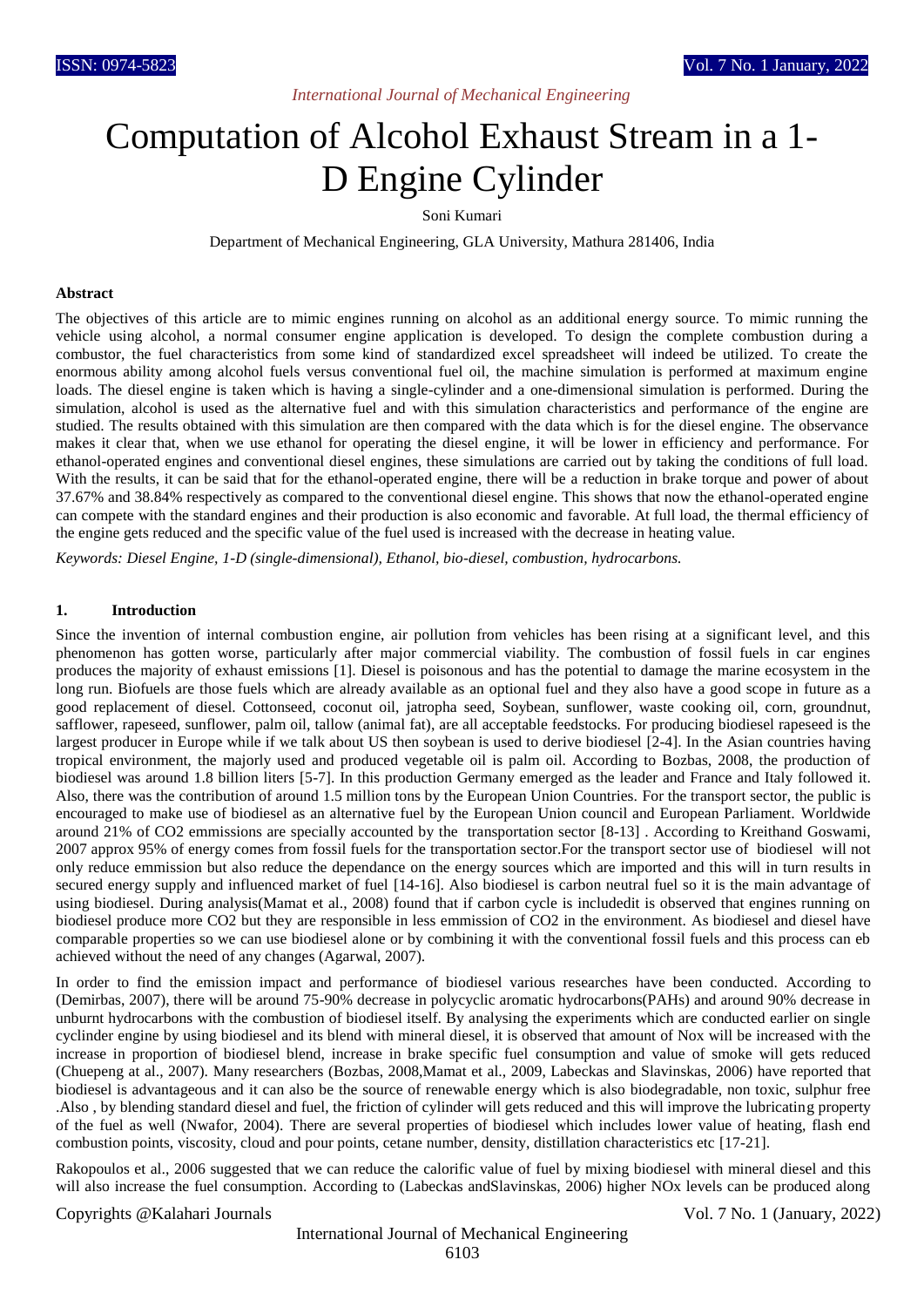with the boost in temperature of combustion as the cetane number of Biodiesel and mineral diesel are almost similar but this will also affect ignition delay as the volatility of biodiesel is slightly higher [22-24]. In agricultural areas some purposes like water pumping are extensively used for single cylinder engine. This will become the effective and economic alternative as the fuel used is diesel and it will make use of single cylinder , which results in lower cost and milited consumption of fuel. Thus for rural areas , these engines become important auxiliary tool in agriculture. (Bayrakceken et al., 2007) suggested that these engines can also be used for driving purposes in some areas. Despite of excess in crude oil , alcohol gets the attention as the alternative fuel globally. Engines which are alcohol-fuelled are more viable when the world's crude oil suppliesstop meeting the consumption requirement. For a great many yearsengines that operate on pure alcohol are likely to become more viableas world's crude oil reserves fail to meet global demand. The countries where there is the shortage in supply of crude oil, must be ready with some alternative plans such as liquid fuels so that it will become easier to fulfil the demands in agricultural and transport sectors. The supply of diesel fuel must be expanded as it is becoming the main and significant concern.

As a result, the compression-ignition engines which are using ethanol has gotten a lot of attention, with a lot of emphasis on stiching the fuel to the engine's needs (Ajav et al., 2000). The researcher Hansen et al. (1989) used a heat release model to investigate the ethanol's combustion and ethanol blends with diesel fuel. They discovered that adding ethanol to diesel fuel resulted in increased ignition delay, higher premixed combustion rates, higher thermal performance, and lower exhaust smoke.Czerwinski (1994) contrasted the heat release curves of ethanol,rapeseed oil, and diesel fuel blend with those of diesel fuel. At all operating conditions, he noticed that adding ethanol triggered longer ignition lag. Considering full and higher loads, it is observed that the speed during combustion is higher when the phases include premixed solids. Ali et al. (1996) used 12 fuels made by mixing methyl soy ate,fuel ethanol and methyl tallow ate, and with diesel fuel in a Cummins N 14-410 engine. This addition of fuel blends and ethanol will not show any effect on ignition delay. If the diesel content of fuel gets reduced then the charge temperature also gets decreased, according to the reports. In table 1 (Chen et al., 2008), typical fuel properties for ethanol, diesel, and ester are shown. These properties includes oxygen content, boiling point, heating value, cloud point, flash point, viscosity, carbon, cetane number, hydrogen etc.

| Fuel properties                  | Diesel Fuel | Alcohol |
|----------------------------------|-------------|---------|
| Density                          | 838         | 785     |
| Cetane number                    | 51          | $6-9$   |
| Kinematic viscosity              | 2.8         | 1.3     |
| Surface tension                  | 0.024       | 0.016   |
| Lower calorific value            | 44          | 27.8    |
| Specific heat capacity           | 1851        | 2200    |
| Boiling point                    | 190-350     | 79      |
| Oxygen                           | $\theta$    | 35.8    |
| Latent heat of<br>evaporation    | 255         | 841     |
| Bulk modulus of<br>elasticity    | 17000       | 13201   |
| Stoichiometric air-fuel<br>ratio | 16.0        | 10      |
| Molecular weight                 | 171         | 47      |

Table 1: (Rakopoulos et al., 2007)Characteristic Table of Both Fuels Diesel and Ethanol

#### **MODEL SETUP:**

Variable geometry turbocharger system (VGT) intake system, exhaust system, compressor, valve train, exhaust gas recirculation systems, common rail fuel injection systems,engine cylinders, and exhaust gas recirculation systemsare all included in a onedimensional (1D) simulation of an engine model. This paper describes the advancement of single cylinder modelling in 1-D simulation by taking diesel engine which is direct-injection (DI)type and consists of 4-strokes.Table 2 contains the specifications of the engine which is used in this model. Figure 1 displays the GT-POWER programme used to model a diesel engine. The intake system in the chosen diesel engine has a variety of components, sizes, and details. The machine was started from the outside in and worked its way up to the intake valve. In the model of GT-POWER, all of the intake system components are intrunner air filter, atmosphere, in runner, import, and intvalve. In order to fill the form consisting all the data and run the model, the components in this framework need a few pieces of information.

Copyrights @Kalahari Journals Vol. 7 No. 1 (January, 2022) Engine cylinder and fuel injection system output is based on diesel fuel from the fresh air intake system, fuel injection system, and exhaust gas to the exhaust system. The elements, dimensions, and data must all be recorded and entered into the GT-POWER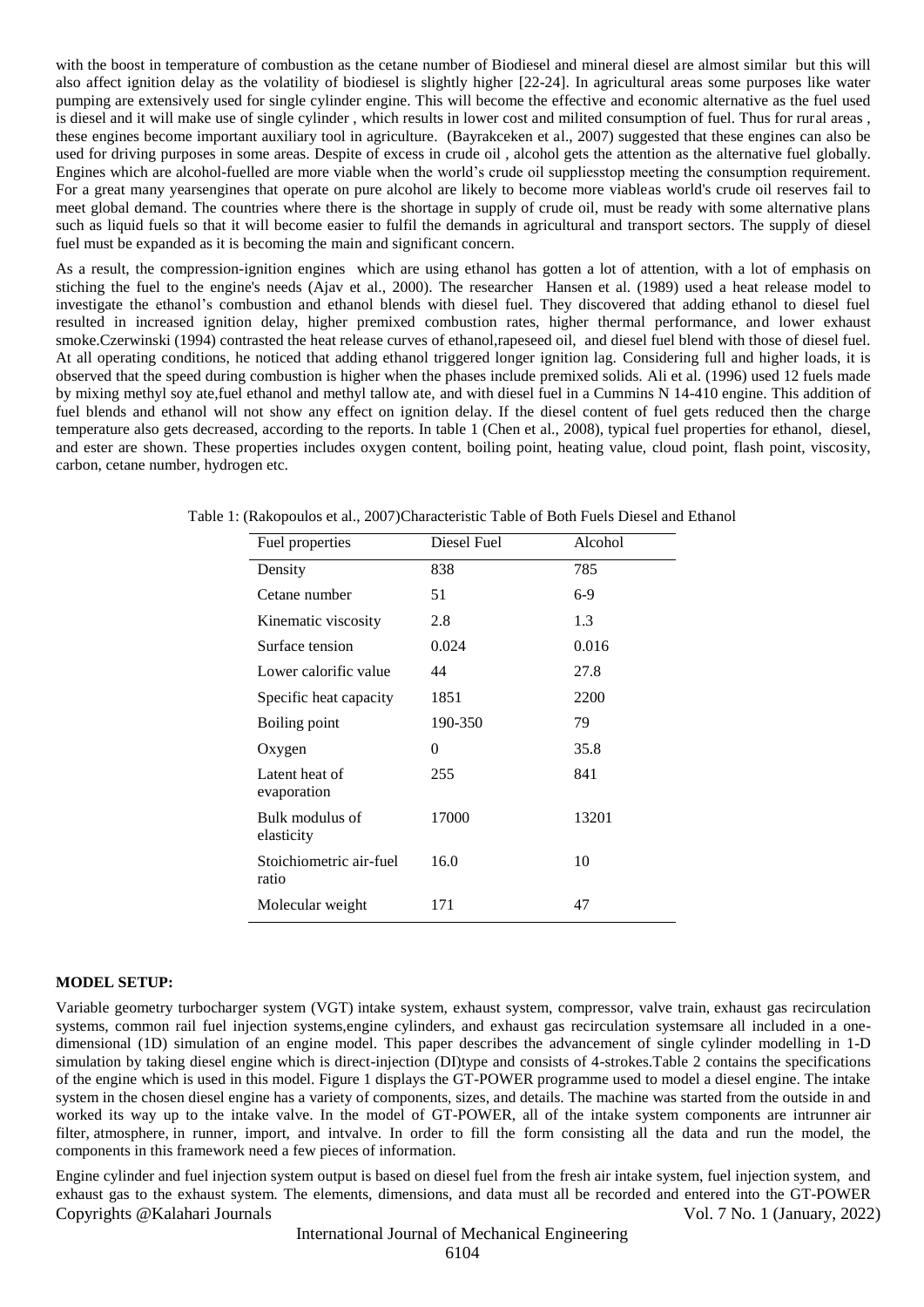form. Cylinder, engine and Injector are all components included in the system of fuel injection and engine cylinder. The diesel engine's exhaust system is the final system. The system began with an exhaust valve and ended with a finish in the setting. Exhvalve, exhport, exhumer, muffler, exhumer exit, and atmosphere are some of the parts which are contained in the exhaust systemof GT-POWER.

Table 2: Table Showing single cylinder diesel engine parameters

| NO | Description                | Value           |
|----|----------------------------|-----------------|
| 1  | Fuel                       | Diesel          |
| 2  | Engine Type                | Single cylinder |
| 3  | Displacement               | 405.6cc         |
| 4  | Piston pin offset          | 1 <sub>mm</sub> |
| 5  | Number of cylinder         | 1               |
| 6  | Bore                       | 87.0mm          |
| 7  | Stroke                     | $71$ mm         |
| 8  | Connecting Rod length      | 119.1mm         |
| 9  | <b>Compression Ratio</b>   | 18.3            |
| 10 | Maximum Intake valve open  | 8.09mm          |
| 11 | Maximum exhaust valve open | 8.09mm          |
| 12 | Intake duration            | 250 CAD         |
| 13 | <b>Exhaust duration</b>    | 290CAD          |



Figure 1: Figure Showing GT POWER Model of Diesel Engine with single-cylinder

During modelling of diesel engine , the GT-power compuattional model is used and it consists of engine cylinder, exhaust system model, intake system model and fuel injection system model. The engine cylinder,fuel injection system and the intake system are connected with the orrifice connection. Figure 1 shows that by using GT-Power software we can develop the model for the diesel engine and the data provided above plays an important role during build up of engine model. Its library will consist all the information which is required during model build up in GT-power. Sometimes more information is needed apart from that what is provided in the library and for some models all the items listed are not required.The simulation can be used to determine optimal values for some of the items described if the model is being designed at an early design point. If this is the case, those specific

Copyrights @Kalahari Journals Vol. 7 No. 1 (January, 2022)

# International Journal of Mechanical Engineering 6105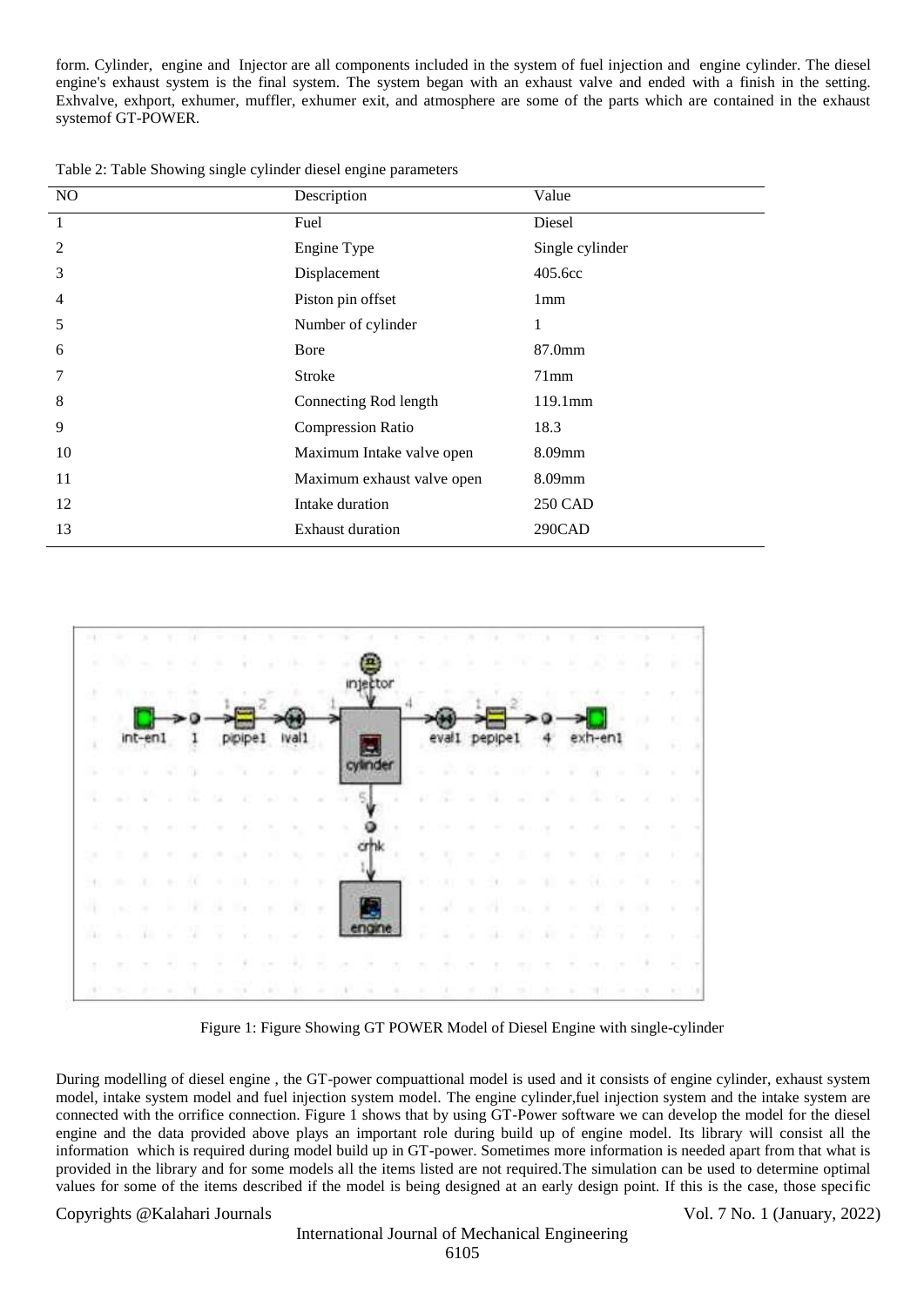attributes should be specified as parameters and run through a series of scenarios to find the best value. Inline or V configuration, Compression ratio, V-angle (optional), 2 or 4 stroke, firing order, are all necessary engine characteristics. Piston area, pin offset, stroke, head bowl geometry, piston TDC clearance height, connecting rod length, pin offset, head area, piston area, and

 Boreare all necessary in cylinder geometry. Geometry of all components is needed in the intake and exhaust systems. Throttle position and discharge coefficients versus throttle angle in both flow directions are the data in throttles. The piston , the number of holes in the nozzle, and nozzle diameter of nozzle, the injection rate, the LHV, the fuel type, and number of injectors, are all stored in fuel injectors.Diameter of lift profile for valve ,valve lash and discharge coefficient, are data in intake and exhaust valves. Pressure, temperature, and humidity are the variables in the ambient environment. When tuning a model after it has been designed, performance data can be extremely useful. Prior to running the model simulation, it was important to prepare. The complete model is then reviewed and plot requests, run setup, plot setup , case setup and run setup are included in this . All these parameters are itself specified in setup and during the first case of simulation , each one is described. In steady state simulations, computation time is usually reduced by preparing the order of simulations and using the initialization state in running setup. There are plot options available within each folder and when we chose one plot which is appropriate then it will request for time and/or cycle plots. In this all plots requested individually will automatically be saved irrespective of the fact that whether the user is interested in using the plot setup.If a simulation model has been developed, the GT-POWER simulation can be launched, and the simulation will begin to run. A window will show the simulation's progress as scrolling text. We can start the simulations when the input data has been readed carefully and the progress reports of the simulations can also be generated.

#### **Engine Performance Parameters**

Some parameters are there which are usually considered in order to characterize the operation of engine. The fuel, air, combustion, emission, efficiency etc required at the input, some output parameters like torque, power, work etc; are some mechanical parameters included along with the measurement of emission from the exhaust (Heywood, 1988, Pulkrabek, 2004).

Volumetric Efficiency: For measuring the effectiveness of four stroke cycle , its volumetric efficiency is used. Exhaust system and its intake are taken as the devices for the pumping of air. Equation 1 (Pulkrabek, 2004)expresses the volumetric efficiency-

$$
\eta_{\nu}=\frac{\dot{m}_a}{\rho_a V_{disp}\,N\big/2}
$$

Where,

 $\dot{m}_q$  = flow of air into engine at steady state  $V_{disp}$  = displacement volume  $\rho_a$  = density of inlet air (1)

Brake Engine Torque: The ability of engine to perform is indicated by the torque and it is basically the force which acts on the moment distance. Its unit is lbf-ft or N-m.Pulkrabek (2004) gives the expression which says about the relation between Torque (τ) and work.

$$
2\Pi \mathbf{1} = \mathbf{Wb} = (\text{bmep}) \frac{V_d}{n} \tag{2}
$$

where Vd= displacement volume

n denotes per cycle revolutions

Wb = brake work of one revolution

The expression given below is for the engine having 4-strokes and which takes 2 revolutions for each cycle-

$$
t = \frac{\text{(bmep)}V_d}{4\Pi} \tag{3}
$$

Brake Power: The rate at which the engine performs the work is termed by the Power. Brake power is expressed in equation (4) where N denotes the speed of engine , N denotes the number of revolutions per cycle.

 $\dot{\mathbf{W}} = \frac{WN}{n}$  $W = 2 \Pi N \zeta$ 

Copyrights @Kalahari Journals Vol. 7 No. 1 (January, 2022)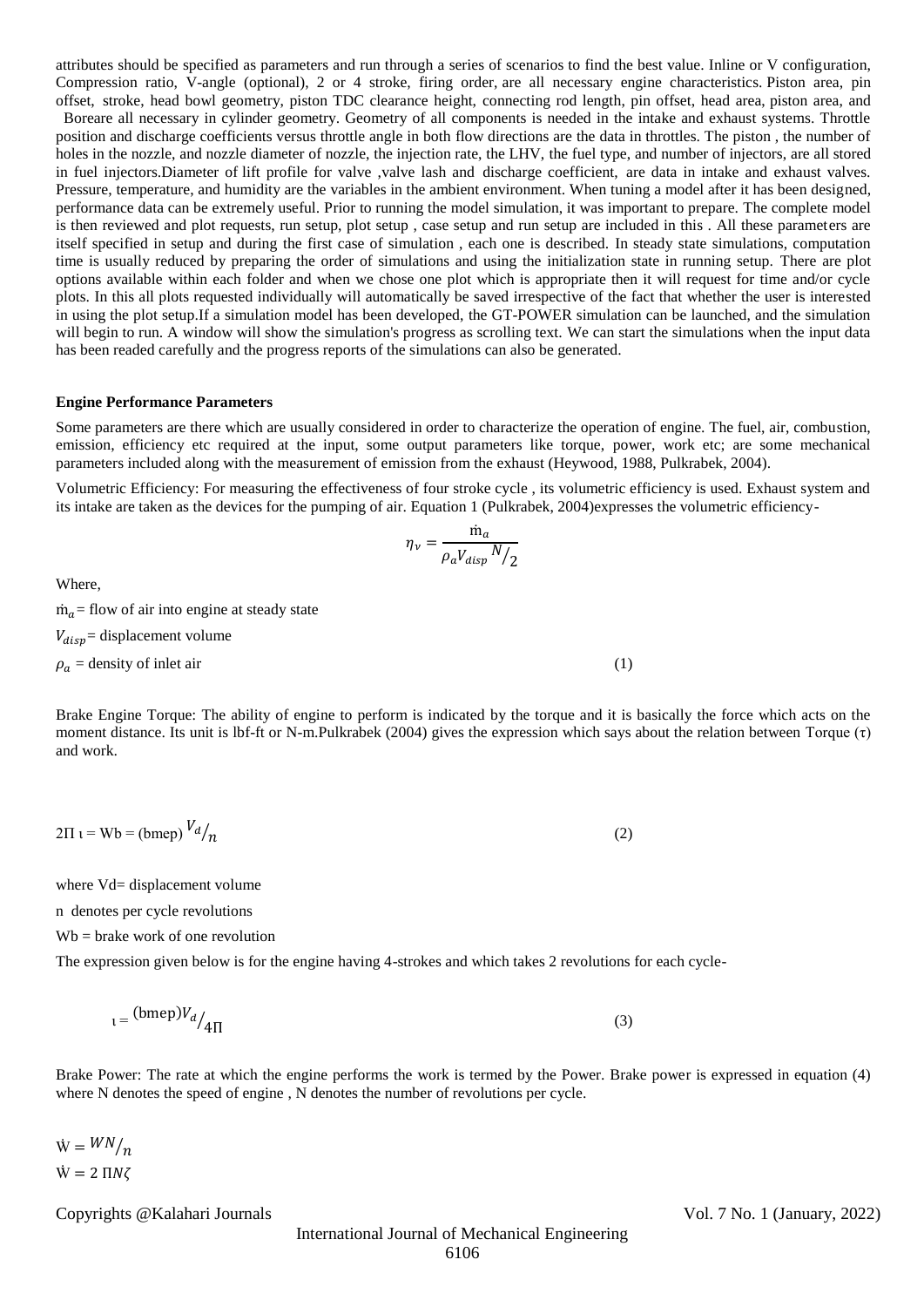$$
\dot{W} = \left(\frac{1}{2n}\right)(mep)A_p \overline{U}p
$$
\n
$$
\dot{W} = \left(\frac{1}{2n}\right)(mep)A_p \overline{U}p / 4
$$
\n(4)

where U  $p =$  average speed of piston  $W = work per cycle$  $Ap = face$  area of all pistons

Brake Thermal Efficiency: wecan define the brake thermal efficiency as the ratio of brake power (bp)to fuel energy at input in appropriate units (Ganesan, 2003) and it is denoted by $\eta_{bth}$ . Expression of thermal efficiency is given below-

 $\eta_{bth} = \frac{\nu_p}{mass~of~fuels~xcalorific~value~of~fuels}$  $bp$ (5)

Brake Mean Effective Pressure: This is the parameter which is taken to compare engines in respect of design, output etc as it does not depend on size and speed of engine. We can obtain brake mean effective pressure if brake work is used.

| bmep= $\frac{W_b}{\Delta V}$ |     |
|------------------------------|-----|
| bmep= $2\pi n\zeta/V_d$      | (6) |

where  $\Delta v = \frac{v_{bdc}}{v_{tdc}}$ 

Brake Specific Fuel Consumption: Brake specific fuel consumption is occurred with thebrake power:

$$
bstc = \frac{\dot{m}_f}{\dot{W}_b} \tag{7}
$$

where  $m_f$  = rateof fuelf lowinto engine

# **RESULTS AND DISCUSSION**

The effects of both the fuels viz. diesel and ethanol on engine efficiency were addressed in this report. The experiments were carried out by increasing the engine speed by 500 rpm from 500 to 4000 rpm. Brake mean effective pressure, brake engine torque, volumetric efficiency, brake strength, thermal efficiency of brake, engine air flow , brake specific fuel consumption, and incylinder pressure were all addressed as variations of engine output. The simulation model's findings were compared to the patterns in diesel and ethanol fuel.

The effect of air flow in engine with respect to speed of engine is shown in figure 2. The trends found similar for both the fuels i.e. ethanol and diesel. With the increase in engine speed, the air flow of engine also increased. Ethanol has 40% lower value of Stoichiometric Air-fuel Ratio (AFR) than diesel. This results in lower air flow of engine which is operated on ethanol as compared to that of diesel which is having less conducted air.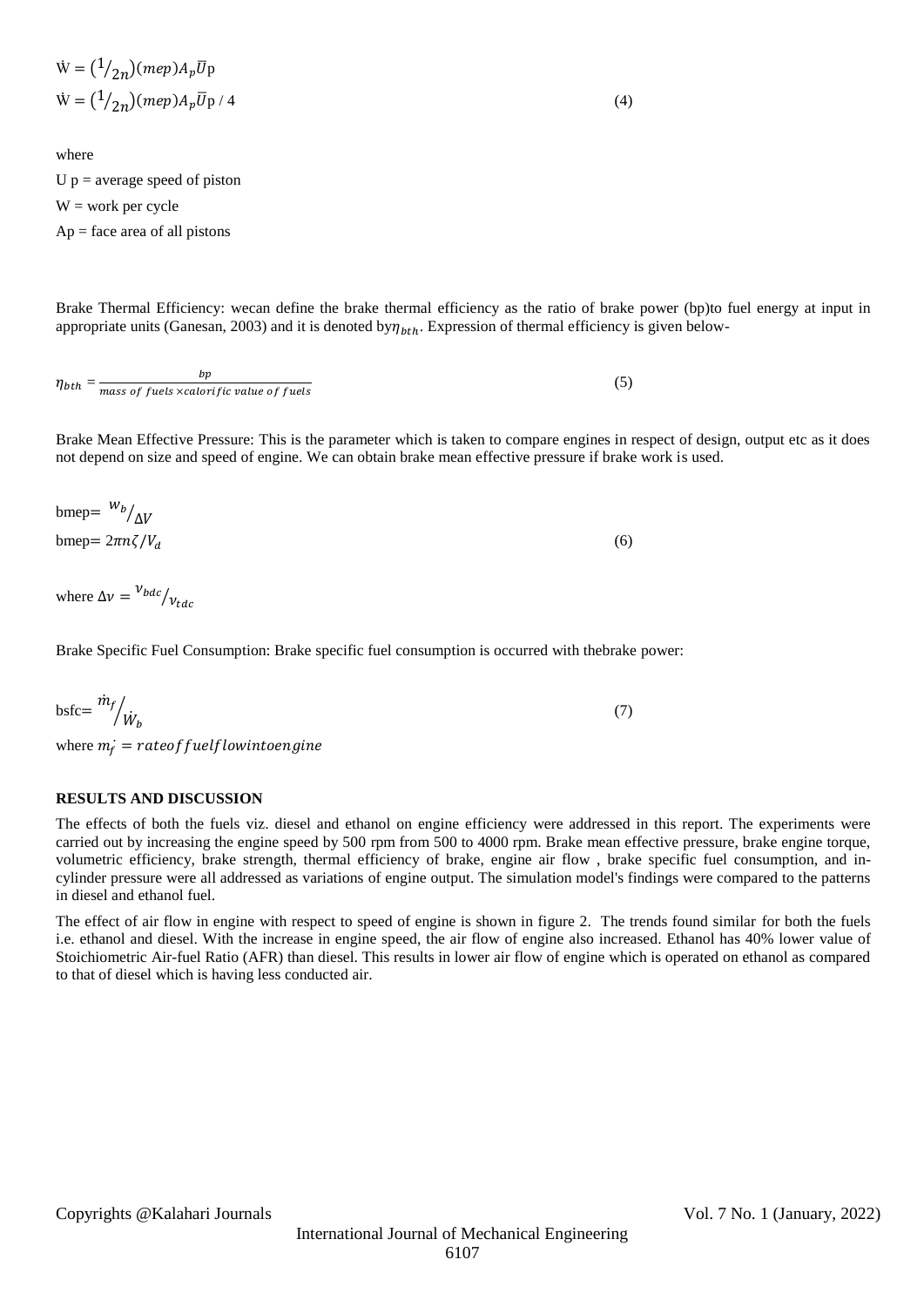

Figure 2: Figure Showing Engine Speed v/s Air Flow in Engine

In Figure 3 the variation of engine speed is shown with respect to the volumetric efficiency. At 2000 rpm of engine speed, it is observed that maximum efficiency of engine can be achieved. The higher volumetric efficiency leads to higher speed of engine and high production of overall power. It is due to the fact that during in and out movement of air the loss of parasitic power is less. There occurs the turning point in the volumetric efficiency when the speed of engine is around 2500rpm. With the increase in engine speed , there occurs the sharp decrease in volumetric efficiency .This sharp reduction is because after the higher speed there occurs the phenomenon which shows negative influence on  $\eta_v$ . In this phenomenon, then charge heating occurs in manifold which results in the higher value of friction losses. This, in turn would increase as the square of engine speed increases (Rahman et al., 2009).



Figure 3: Figure Showing Engine Speed v/s Volumetric Efficiency

Figure 4 depicts the difference in braking power for diesel and ethanol as a function of engine speed. The outputs of the engine at full load are depicted in the diagram. The ignition delay decreased as brake power increased and the delay in injection of diesel fuel was found to have more in value than that of ethanol. At low speeds, there was a striking similarity, indicating a slight difference in output between the fuels. At higher speeds, however, a distinct difference between both the fuels i.e. diesel and ethanol fuels emerged.Diesel and ethanol have maximum brake power of 6.86 kW and 4.20 kW, respectively. At the highest speed, there is the maximum decreasein brake power registered was 38.84% approx. It is well understood that the heating value of a fuel has an impact on an engine's efficiency. According to Ozer et al., 2004, in diesel engines if ethanol is taken without any upgradation , then it is founded that power of engine is reduced and for this reduced energy level of fuel is responsible.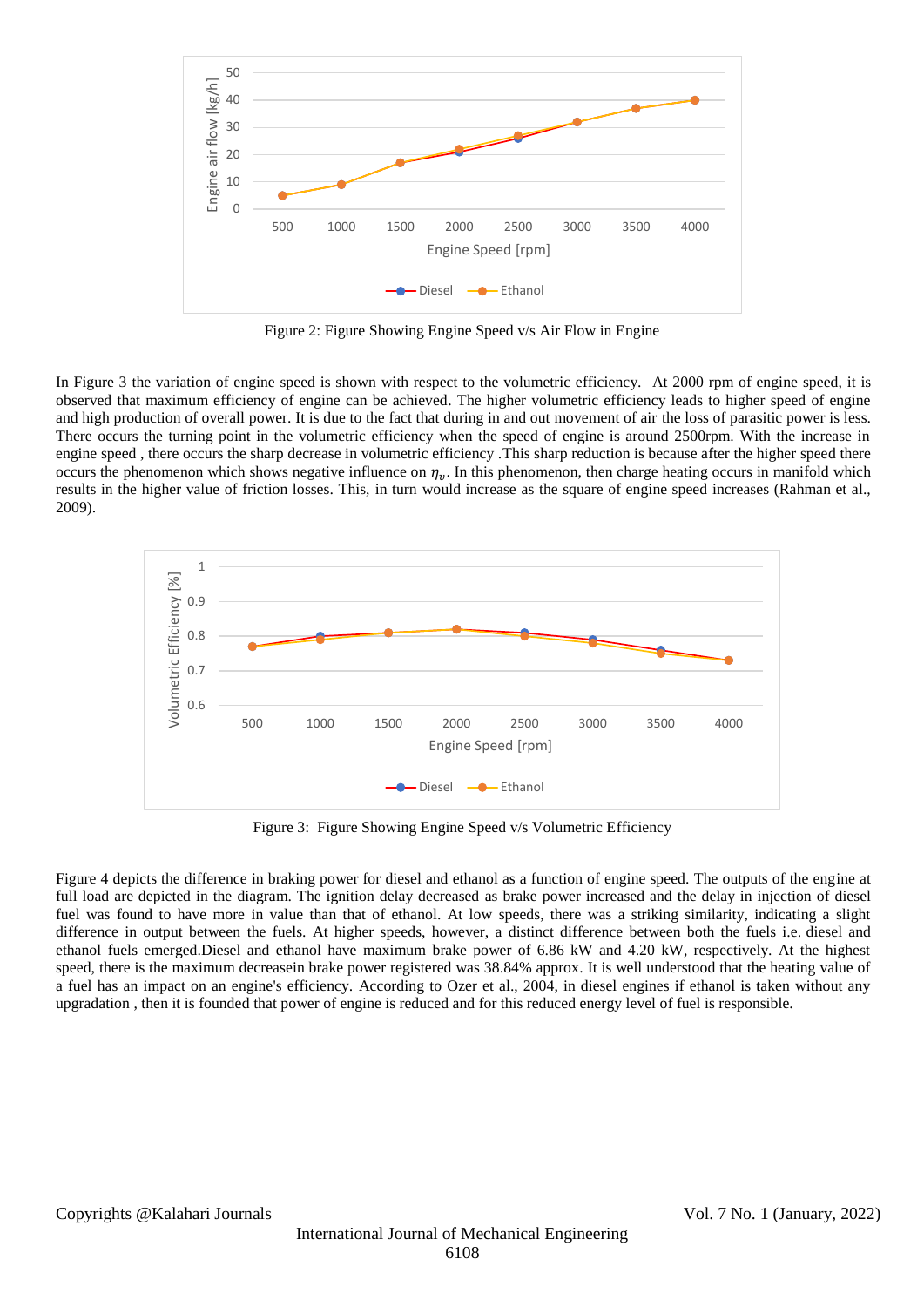

Figure 4: Figure Showing Engine Speed v/s Brake Power for Diesel & Ethanol

The variation shown in figure 5 is of engine speed and thermal efficiency of brake system. It's a useful metric for determining how well the energy which the fuel contains gets to convert into mechanical output. They seem to follow similar patterns and are very similar to one another. The thermal efficiencies of ethanol brakes were lower than those of diesel fuel. For engine speeds of 1500rpm and 2000rpm, the maximum reductions were around 1.2 percent and 0.9 percent, respectively. Since ethanol has a lower calorific value than diesel, its brake thermal efficiency is lower. The thermal efficiency of the brakes was reduced with the increase in the amount of ethanol within the blend. (Rakopoulos and colleagues, 2008)



Figure 5: Figure Showing Engine Speed v/s Brake Thermal Efficiency

Figure 6 depicts the influence of both the fuels viz. ethanol and diesel on brake engine torque at different speeds. The torque is proportional to the engine's rpm (Abu-Zaid, 2004). The value of torque gets increase with the increase in speed of engine at low speeds, it will then reached to a limit, and then this curve will further decreases as speed of engine increases, as seen in Figure 6. Since the engine can't ingest a complete charge of air at the higher rpm, the torque drops. The difference between diesel fuel and ethanol can be seen clearly in Figure 6. When the engine speed was set to 2000 rpm, around 37.67% of maximum reduction in brake engine torque was observed.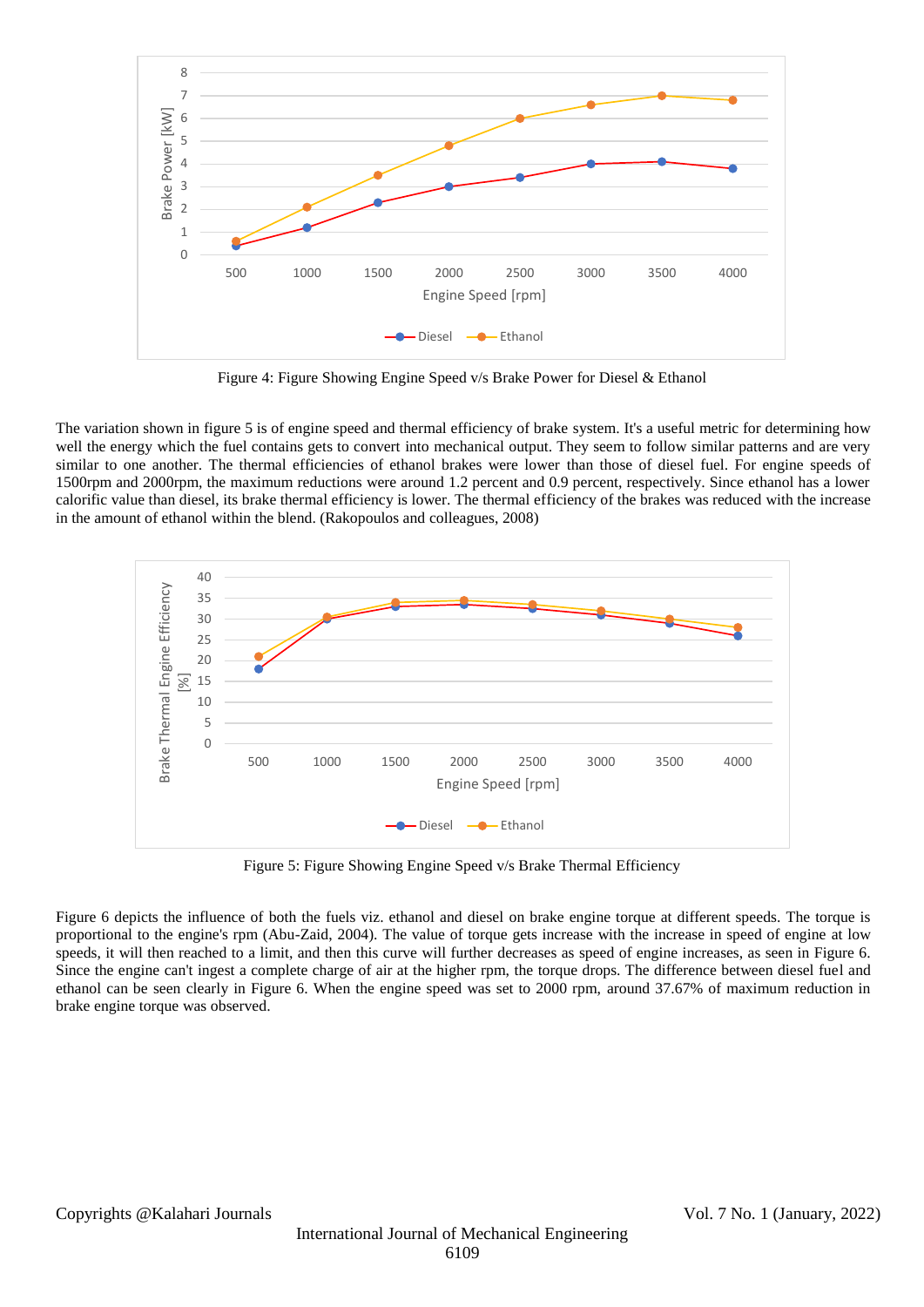

Figure 6: Figure Showing Engine Speed v/s Brake Engine Torque

The variation of engine speed with the mean effective pressure in brake is shown in Figure 7. For both the fuels this graph will have the similar trend. The reduction occurred during brake engine torque brake mean effective pressure are approximately same.



Figure 7: Figure Showing Engine Speed v/sBrake Mean Effective Pressure

For diesel fuel and ethanol the effect of engine's variation of speed with brake specific consumption of fuel (BSFC) is shown in Figure 8. Both the fuels show almost similar characteristic behaviour. The minimum value of BSFC obtained is (388.882) g/kWhr for ethanol and for diesel this value is (241.484 g/kWhr). From Table 1 it is clear that the diesel fuel has higher number of cetane number than that of ethanol and also the calorific value of diesel is higher than ethanol which is (43 MJ/kg) while ethanol has (26.8 MJ/kg). Longer ignition delay cause the higher value of BSFC for ethanol and it is observed with figure 8 and table 1, and it is due to the lower value of cetane number. With the decrease in cetane number , the value of ignition delay increases. According to (Rakopoulos et al., 2008) , the brake specific fuel consumption gets increased by increasing the amount of ethanol in the blend of fuel.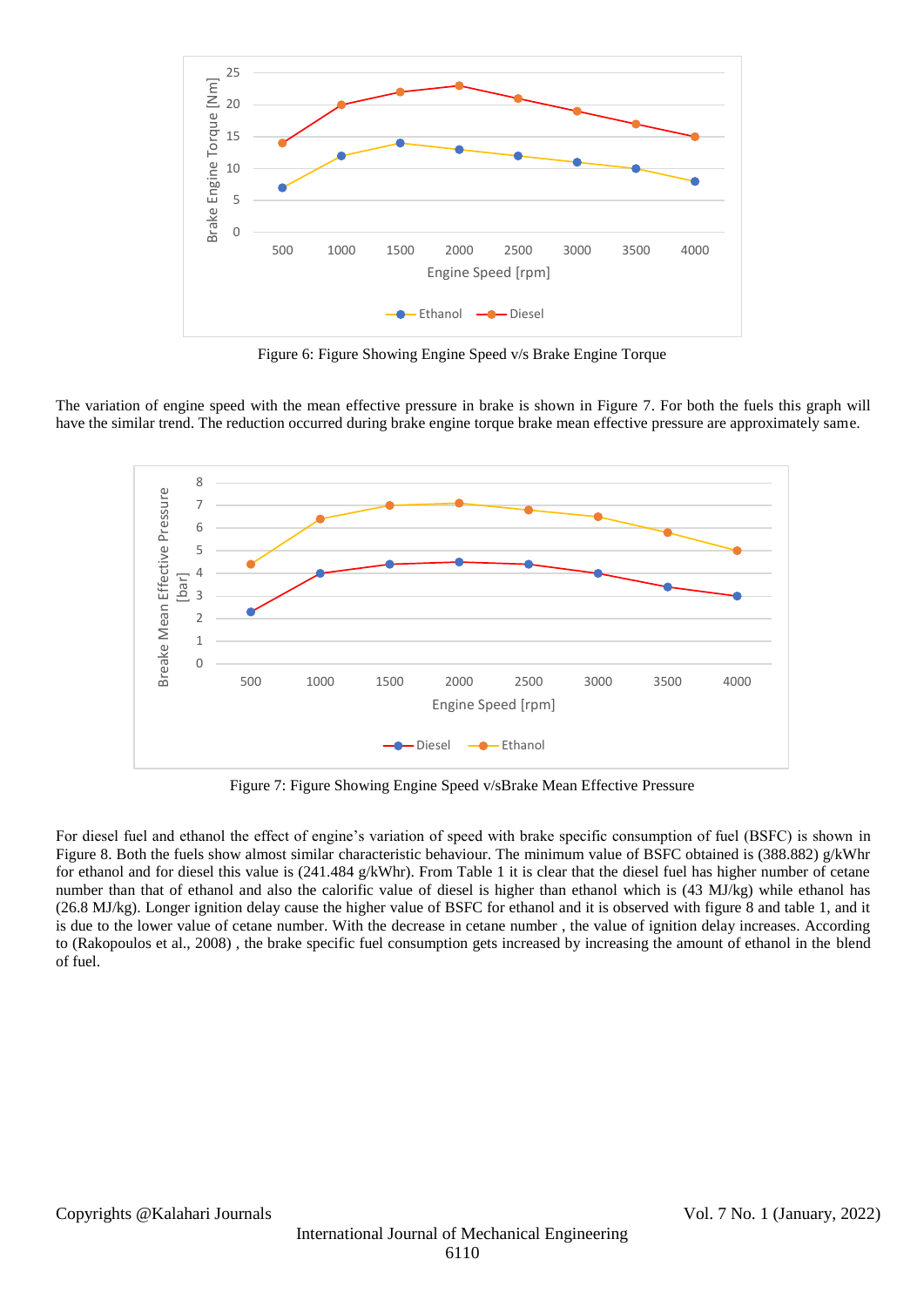

Figure 8: Figure Showing Engine Speed v/s Brake Specific Fuel Consumption

In figure 9 the variation shows the speed of engine within cylinder's pressure by taking boththe fuels which are diesel and ethanol. The value of peak pressure is more with diesel as compared to that of ethanol. The higher value of cetane number leads to the lower ignitiondelay and higher peak in pressure of cylinder, for the diesel using as fuel. When the engine is operating there occurs the start of combustion at the early stage which is suggested by the rise and drop of pressure graph. At the end of the compression, the transfer of work from piston to gas is very large if the combustion process starts at an early stage. On the other hand if this process will start too late then there occurred the reduction in peak pressure of cylinder and also there will be the reduction in the work transfer of expansion stroke (Alla, 2002).



Figure 9: Figure showing CAD v/s In-Cylinder Pressure

# **Conclusion**

The conclusions reached after researching the effects of different fuels and engine efficiency by taking the single cylinder diesel engine for the investigation; are as follows-

- 1. 1.When the heating value is low, the brake thermal efficiency also gets reduced. Out of Two fuels taken into consideration ethanol have the low value of brake thermal efficiency.
- 2. With the lower value of heating there is an increase in the brake specific consumption of fuel and o comparing the two fuels, ethanol will have the higher value than that of diesel engine.
- 3. The lower value of cetane number results inincrement within the ignition delay for ethanol and in turn the peak-in pressure of cylinder will also have the lower value.
- 4. The value of ethanol( in %age) which is present in the blend, is the factor affecting the energy content of ethanol which is less when the specific fuel consumption gets increased.

# Copyrights @Kalahari Journals Vol. 7 No. 1 (January, 2022)